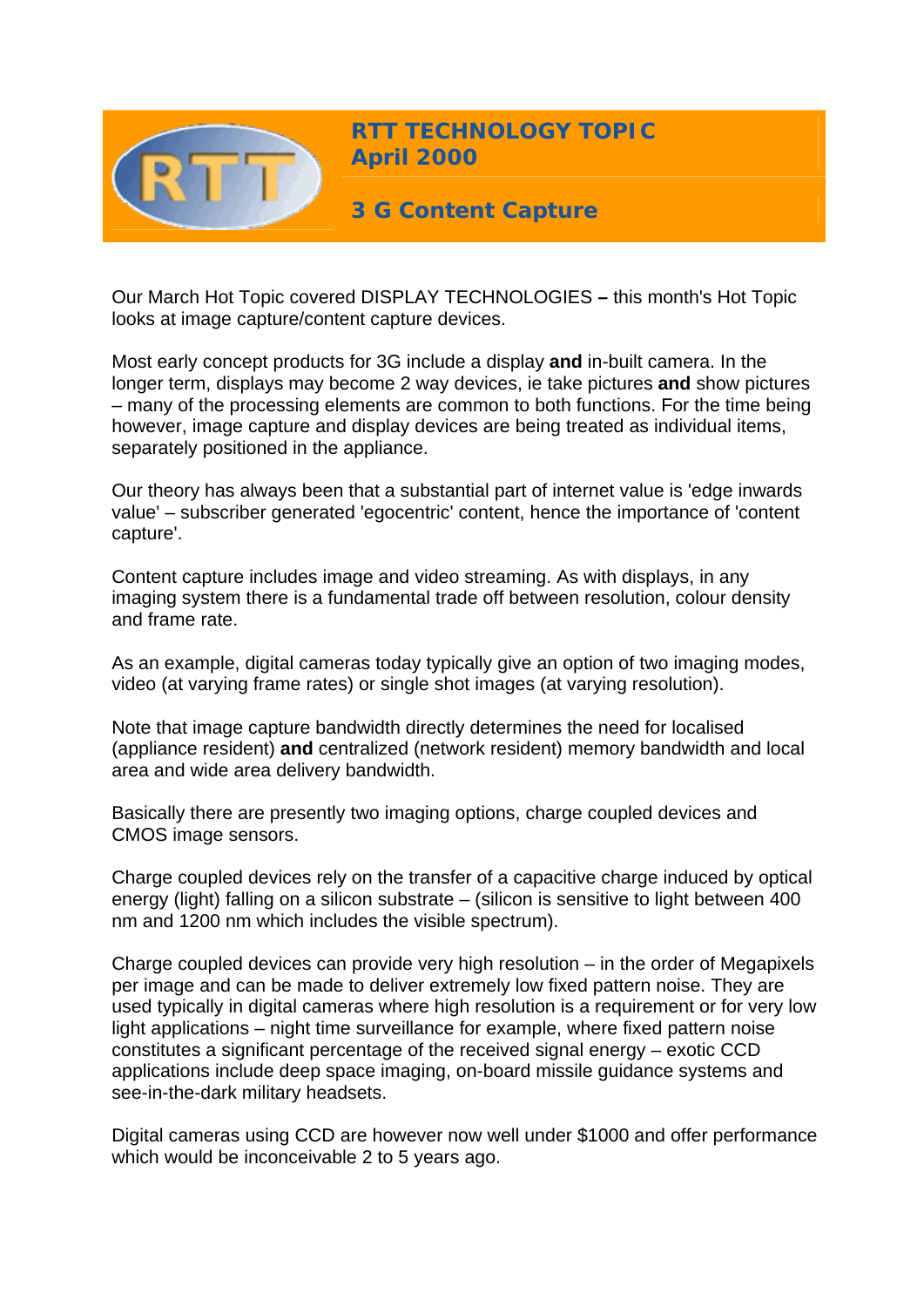The latest Sony Cybershot products for example, deliver 1.6, 2.1 or 3.3 Megapixel images, using 12 bit A/D conversion (to provide wide dark to light dynamic range), choice of a 4:3 or 3:2 aspect ratio image, digital zoom, in-camera resizing of stored images and MP4 movie mode – up to 60 seconds of moving images and sound which can either be stored (in a 'memory stick' module) or delivered (by e-mail).

HP's equivalent product (Photosmart) giving 2.24 Megapixel resolution, 32 bit colour depth and the option of 45 seconds of sound to be stored or sent with each photograph.

Which brings us to the tricky topic of image bandwidth. Our Hot Topic on displays pointed out that pixels are made of PELS – singular red, green or blue values of an RGB pixel – the number of bits per pixel determines the amount of colour balance control – 24 bits for example gives 'high colour depth'.

The bit rate/bandwidth requirement of an image is the number of pixels per second times the pixel address bandwidth.

The HP Photosmart example gives us a 2.24 Megapixel resolution with 32 bit colour depth. Wireless connectivity is provided by a 4 Mbit/second infrared connector or IEEE 1394 cable connector (delivering 100 to 200 Mbits/second). Even with incamera re-sizing, these are large images. Note most importantly, how image bandwidth will almost certainly continue to increase over time effectively disenfranchising low bandwidth RF local access connectivity – Bluetooth and parallel RF local access options will need to deliver against a fast moving access performance benchmark driven by ever-increasing image bandwidth requirements.

CMOS image sensors typically use photodiodes to turn photons into electrons, digitise these values (including filtered colour intensity values) and post process the result. CMOS image sensors to date have been typically 100,000 pixel resolution (as opposed to CCD Megapixel resolution) but are lower cost and use less power (in addition to only needing a single supply voltage) when compared to CCD devices.

Each diode has a separate CMOS amplifier (hence 'CMOS' image sensor) with either off-chip or on-chip circuitry to reduce fixed pattern noise and perform colour balancing – the amplifiers are known as pixel gain amplifiers – PGA's and/or programmable gain amplifiers, the programmable function usually allows frame to frame fine tuning of resolution, frame rate and bit width and allows for flexible zooming, panning, filtering, flipping and mirroring (useful for security and surveillance).

Frame rate can be traded off against resolution and colour depth (number of bits used per pixel output).

| <b>Example</b> | Frame Rates (F/sec) at 10 bits vs 8 bits per pixel output |                  |
|----------------|-----------------------------------------------------------|------------------|
|                | 10 bit (@ 16 MHz)                                         | 8 bit (@ 32 MHz) |
| 1280 x 1024    | 9.3                                                       | 18.6             |
| 1024 x 768     | 124                                                       | 24.8             |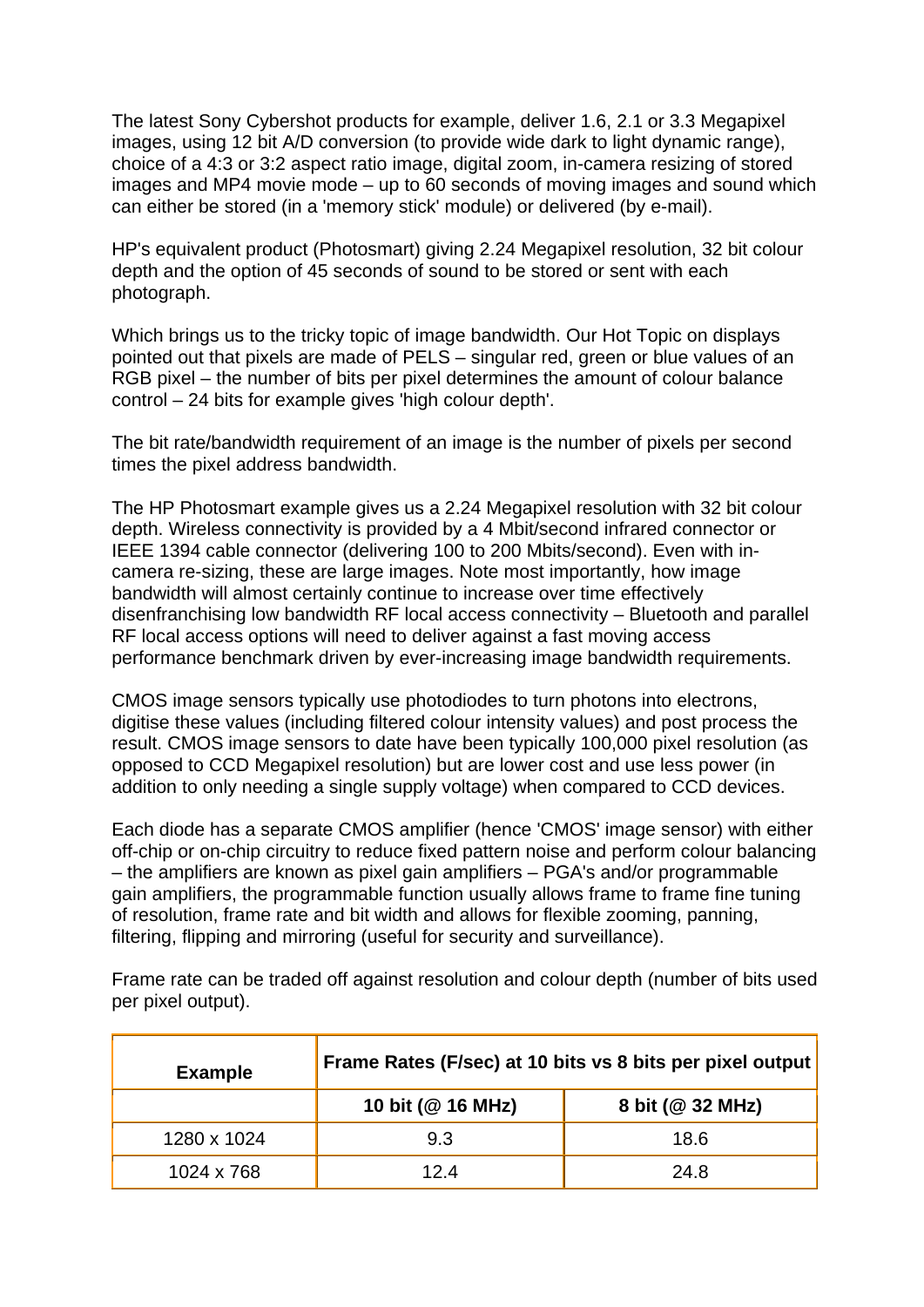| 800 x 600 | 15.9 | 31.8 |
|-----------|------|------|
| 640 x 480 | 19.6 | 39.2 |
| 320 x 240 | 39.2 | 78.4 |

#### **Table 1**

As resolution increases (a function of decreasing geometry), the DSP post processing power budget increases typically to several hundred milliwatts, the dollar cost advantage over CCD should however continue to increase over time.

Dollar cost will also be driven by the substantial vendor competition in CMOS image sensors including Japanese vendors (eg Toshiba), US vendors (Conexant and TI) and European vendors (Philips with their 3.3 Volt See MOS solution).

Having captured the image (either still image or video stream) you may need to improve it (using QuickTime or equivalent) and then send it to your family and friends – next generation Internet being driven by egocentric edge inwards value.

You can, for example, send your photosnaps to photonet [\(www.photonet.com\)](http://www.photonet.com/) owned by Kodak or to [www.gatherround.com](http://www.gatherround.com/) (owned by Intel) or to [www.cartogra.com](http://www.cartogra.com/) (owned by HP) or to [www.photopoint.com](http://www.photopoint.com/) (your picture on a Teacup) or to mywedding, my-kids or my-party.com, or to ezprints.com, clulbphoto.com or zing.com. Your children can set up their own web site (using [www.moonfruit.com](http://www.moonfruit.com/)) and post their own pictures.

As a result, our expectation of resolution and colour density and colour image quality will rapidly increase over time, driving image and video bandwidth requirements at the edge of the network (both delivery **and** memory bandwidth requirements – note how the HP PhotoSmart **starts** with 16 Mb of Flash memory).

This in turn is driving cable connection bandwidths (IEEE 1394) in terms of bit rate and bit error rate (effectively errorless channels).

Infrared is evolving in parallel to deliver multi-megabit local access at low error rates. RF local connectivity platforms will have to deliver against this fast moving access performance benchmark.

In terms of wide area access, the developments in image capture will drive the need for high quality (low bit error), low latency (effectively jitter free), high bit rate variable bit rate channel bandwidths – the performance benchmark against which IMT2000 DS and IMT2000 MC will need to be measured over time.

## **CCD AND CMOS IMAGE SENSORS**

 Both CCD and CMOS image sensors are devices for turning photons in to electrons – the varying voltage induced by the electron flow describes the light intensity focussed at each sensor point – the varying voltage is digitized to simplify post processing and image transfer.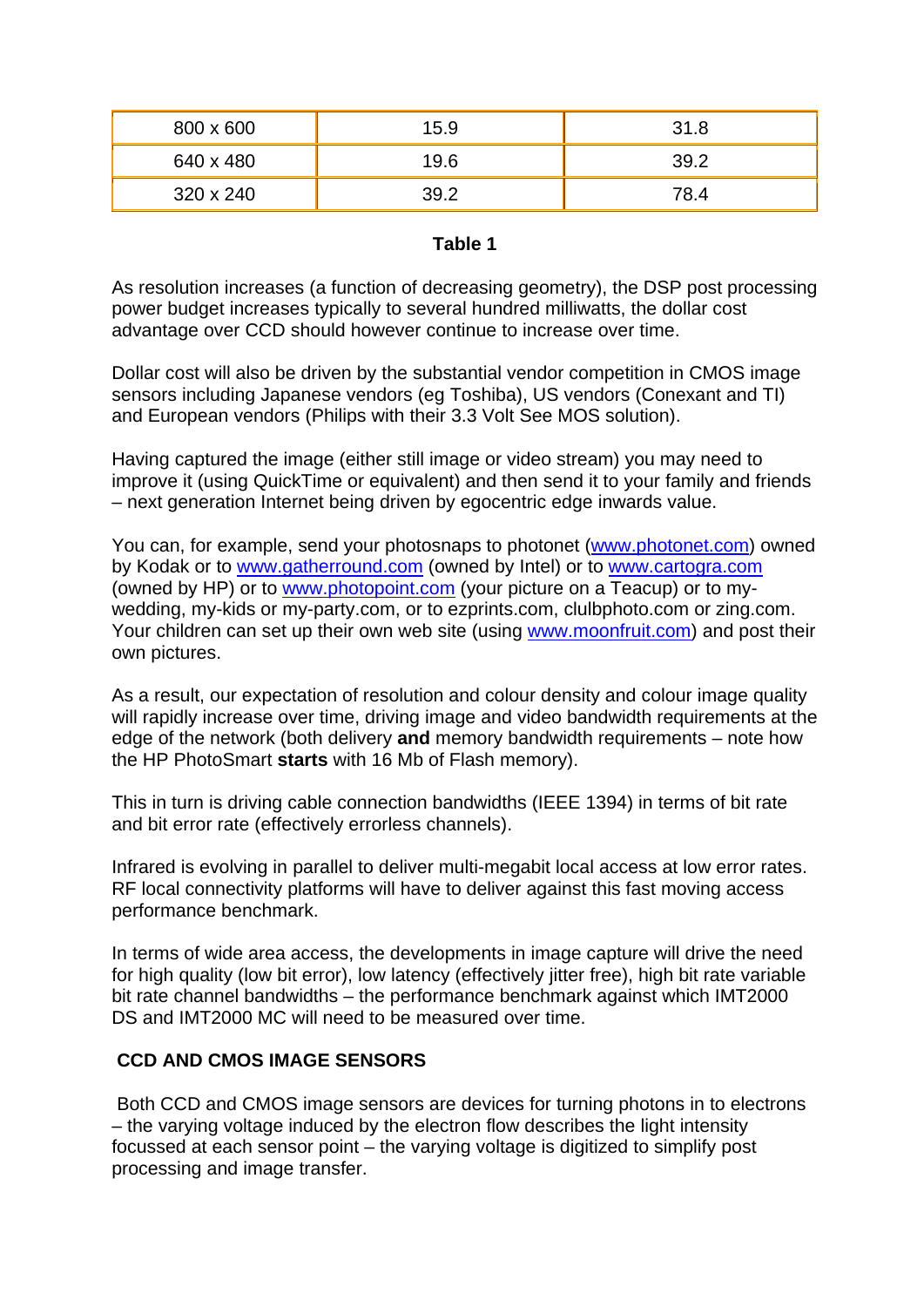CCD uses charge capture wells. The electrons are captured in a well. When the image is ready (after a pre-determined sampling period), the image is read out in a destructive way, ie when it is sent, the original information is lost.

The high resolution, low noise and black pixel performance (ability to discriminate between black and white pixels) make CCD particularly useful for high quality imaging including deep space imaging and deep space photometry (looking for faint stars). [www.starlight-xpress.co.uk](http://www.starlight-xpress.co.uk/) covers a number of CCD based deep space imaging applications.

In CMOS image sensors (complementary Metal Oxide on Silicon), the device for capturing photons and turning them into electrons is (usually) a photo diode. Each diode has a separate CMOS amplifier, intensity values are read as outputs from all the individual amplifiers. Noise performance and resolution is not as good as CCD but costs and power consumption are usually lower.

# **On Line Archiving/Photo Presentation**

[www.photonet.com](http://www.photonet.com/) (Kodak)

[www.gatherround.com](http://www.gatherround.com/) (Intel)

[www.cartogra.com](http://www.cartogra.com/) (HP)

[www.photopoint.com](http://www.photopoint.com/) (teacups, clocks)

[www.ofoto.com](http://www.ofoto.com/) (Jim Barksdale – ex Netscape)

[www.shutterfly.com](http://www.shutterfly.com/) (Jim Clark – ex Netscape)

[www.my-wedding.com](http://www.my-wedding.com/)

[www.my-kids.com](http://www.my-kids.com/) 

[www.my-pets.com](http://www.my-pets.com/) 

[www.my-party.com](http://www.my-party.com/)

[www.ezprints.com](http://www.ezprints.com/)

[www.clubphoto.com](http://www.clubphoto.com/)

[www.zing.com](http://www.zing.com/)

[www.photonut.com](http://www.photonut.com/) Digital camera web site.

## **CMOS Imaging Products and Associations**

[www.pixelcam.com](http://www.pixelcam.com/)